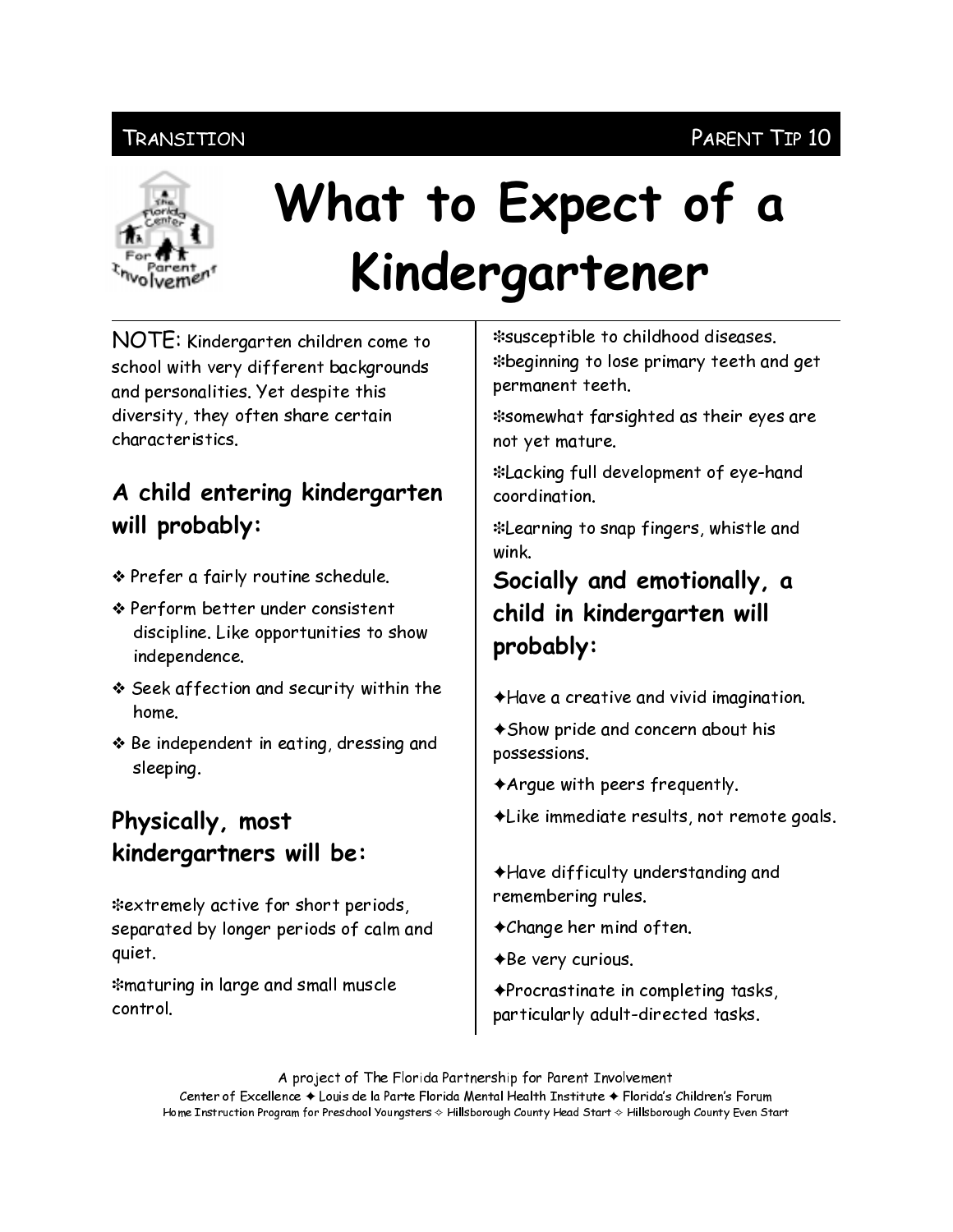#### 2 TRANSITION

## You can help meet the developmental needs of your child by encouraging participation in selected activities. Let your child:

 $>$ Ask permission to use the possessions of others. Teach him to understand that respect for personal property is a two-way street

 $\geq$  60 shopping with you, make a purchase, pay for the item and receive the change.

 $\blacktriangleright$ Talk on the telephone with friends and relatives so he gains experience in answering the phone and in asking to speak to the person called.

 $\triangleright$ Know that words like "excuse me," "please" and "thank you" should be used daily as a form of courtesy to others.

 $\triangleright$ Know that she can expect a reasonable amount of personal privacy. Knock on her door before entering and expect her to do the same when entering your room.

 $\triangleright$ Know that he must wait his turn in group activities, but allow him to be first at times.

 $\triangleright$  Establish relationships with friends his age. Let him visit his friends and gradually allow him to be away from home for longer

periods of time.

>Have opportunities to talk about herself and her activities and know that someone is listening.

 $\triangleright$ Parents tend to talk to their child rather than with her.

 $\blacktriangleright$  Have responsibilities that fit her age such as picking up toys, caring for pets, hanging up clothes.

 $\triangleright$ Know that he is accepted as he is.

 $\blacktriangleright$ Refrain from openly comparing your child to other children, especially his siblings, and realize that terms such as "dumb," "stupid" and "clumsy" should be avoided when addressing your child.

>Have a reading session every day, even if you only have time to read 10 to 15 minutes. Let your child sit close to you. Be relaxed and enjoyable during the reading period.

 $\triangleright$ Know that she is loved. The greatest gifts you can give your child are time and honest praise.

The text of this tip sheet was written by the North Dakota State University, NDSU Extension Service

For more information contact: